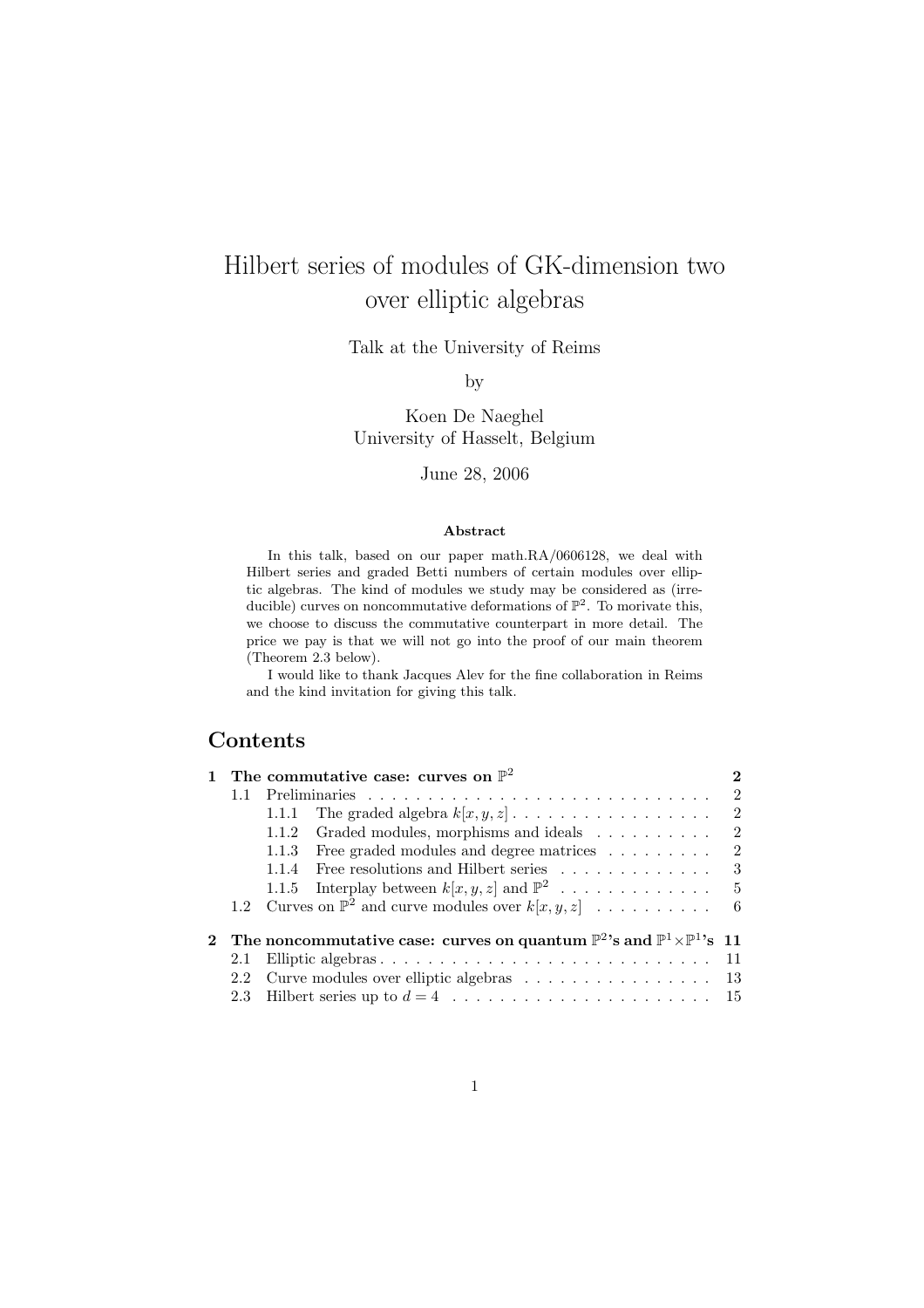# 1 The commutative case: curves on  $\mathbb{P}^2$

During this talk  $k$  denotes the field of complex numbers  $\mathbb C$ . In this Section 1,  $A = k[x, y, z]$  will be the commutative polynomial ring in three variables.

Virtually all preliminaries and results in this section may be extended to the commutative polynomial ring in n variables  $k[x_1, \ldots, x_n]$ .

#### 1.1 Preliminaries

#### 1.1.1 The graded algebra  $k[x, y, z]$

As the ring  $A = k[x, y, z]$  is a k-linear space, we say that A is a k-algebra. We view  $A$  as a graded  $k$ -algebra, in the sense that we have direct sum decomposition as k-linear spaces

$$
A = k \oplus A_1 \oplus A_2 \oplus \dots \quad \text{such that } A_i A_j \subset A_{i+j}
$$

where  $A_i$  is the k-linear space of homogeneous polynomials of degree i. For example,  $x^3 - 2yz^2 \in A_3$ .

#### 1.1.2 Graded modules, morphisms and ideals

A graded A-module  $M$  is an A-module with a decomposition as  $k$ -vector spaces

$$
M = \bigoplus_i M_i \text{ such that } M_i A_j \subset M_{i+j}
$$

Elements in  $M_i$  are called *homogeneous of degree i*.

For a graded A-module M and integer  $n \in \mathbb{Z}$ , define  $M(n)$  as the A-module equal to M with its original A-action, but which is graded by  $M(n)_{i} = M_{n+i}$ . We refer to the modules  $M(n)$  as the *shifts* (of grading) of M.

A morphism of degree zero  $f : M \to N$  between two graded A-modules M, N is an A-module morphism for which  $f(M_i) \subset N_i$  for all i.

A graded ideal I of A is a graded A-module for which  $I \subset A$  is a morphism of degree zero, i.e.  $I_i \subset A_i$  for all integers *i*.

#### 1.1.3 Free graded modules and degree matrices

A graded A-module M is finitely generated if there are finitely many homogeneous elements  $m_1, \ldots, m_d \in M$  such that  $M = m_1A + \cdots + m_dA$ . We write  $\operatorname{grmod}(A)$  for the category in which the objects are the finitely generated graded A-modules and the morphisms are the morphisms of degree zero.

If in addition  $m_1, \ldots, m_d$  are lineary independent then M is called free of rank d. Now for  $m \in A_d$  we have  $mA \cong A(-d) : m \mapsto 1$ . Thus, up to isomorphism, a free graded A-module is a (finite) sums of shifts of A, denoted by

$$
\bigoplus_{i} A(-i)^{a_i} \tag{1.1}
$$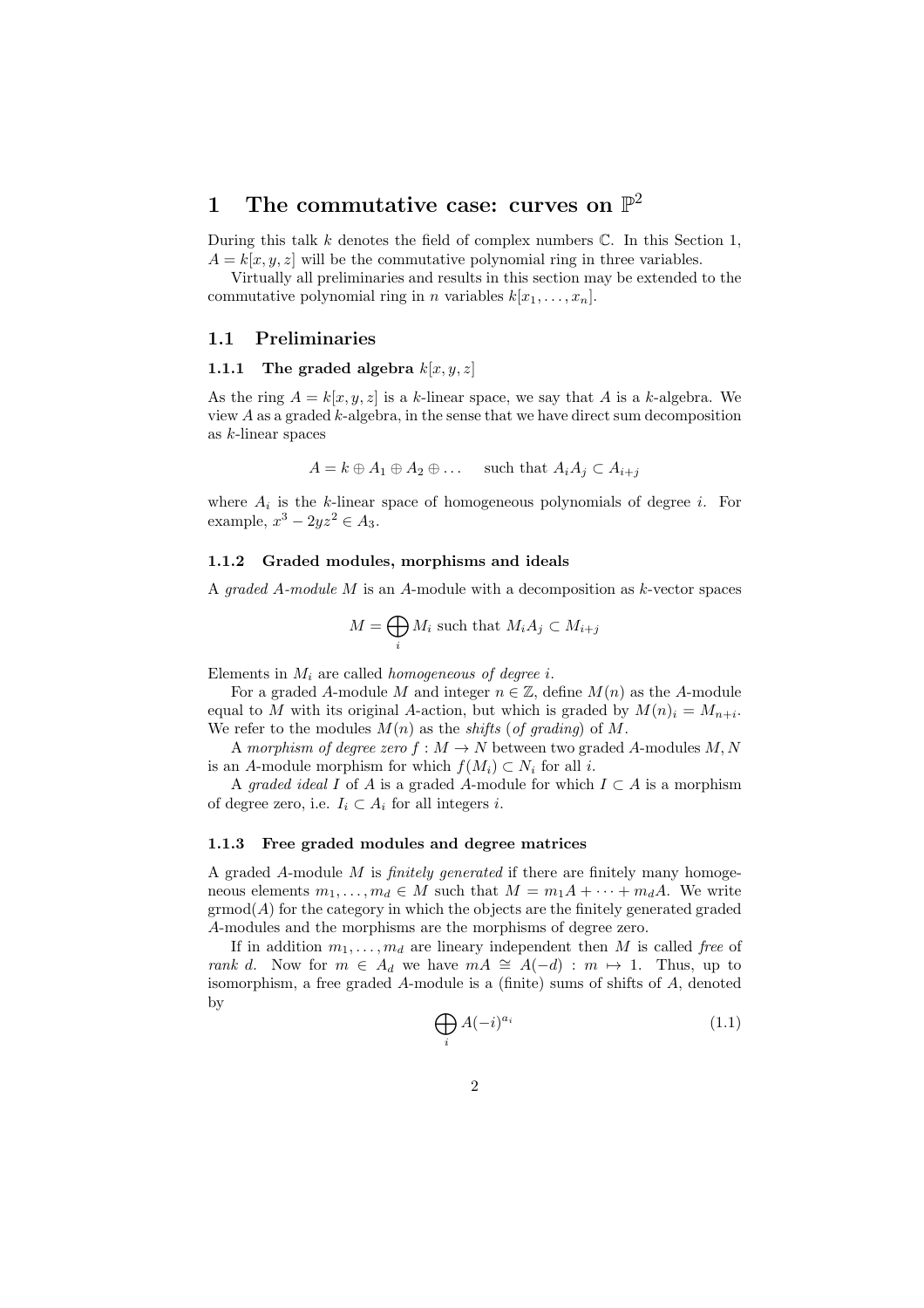where i runs over all integers and  $(a_i)$  is a finitely supported sequence of nonnegative integers. It is well-known that all projective graded A-modules are free.

A morphism of degree zero

$$
f: \bigoplus_{i} A(-i)^{b_i} \to \bigoplus_{i} A(-i)^{a_i} \tag{1.2}
$$

between two free modules is represented by left multiplication with a matrix H whose entries are homogeneous elements of A. Associated to  $(a_i)$ ,  $(b_i)$  we define the degree matrix

$$
\deg\left(\bigoplus_i A(-i)^{b_i}, \bigoplus_i A(-i)^{a_i}\right) := \deg H := (\deg h_{ij})\tag{1.3}
$$

where  $H = (h_{ij})$  represents an arbitrary morphism of degree zero (1.2). Here we use the convention that if  $h : A(-i) \to A(-j)$  is a morphism of degree zero then deg  $h = \max(0, i - j)$ , even if  $h = 0$ . For example,

$$
\deg(A(-1) \oplus A(-4), A(2) \oplus A(-1) \oplus A(-3)) = \deg \begin{pmatrix} x^3 & 0 \\ 0 & xy^2 - 4z^3 \\ 0 & y - x \end{pmatrix} = \begin{pmatrix} 3 & 6 \\ 0 & 3 \\ 0 & 1 \end{pmatrix}
$$

Note that such a degree matrix is increasing from left to right and decreasing from top to bottom.

#### 1.1.4 Free resolutions and Hilbert series

A free resolution of  $M \in \mathrm{grmod}(A)$  is an exact sequence (i.e. im  $d_i = \ker d_{i-1}$ )

$$
\dots \xrightarrow{d_{i+1}} P_i \xrightarrow{d_i} P_{i-1} \xrightarrow{d_{i-1}} \dots \xrightarrow{d_1} P_0 \xrightarrow{d_0} M \xrightarrow{d_{-1}} 0 \tag{1.4}
$$

where each  $P_i$  is free i.e. a finite sum of shifts of  $A$ . A free resolution is called *minimal* if none of the entries in the matrices representing the maps  $d_i$  in (1.4) are nonzero scalars.

By the Hilbert syzygy theorem, every  $M \in \mathrm{grmod}(A)$  has a free resolution of length  $\leq 3$  (i.e.  $P_i = 0$  for  $i > 3$ ). In other words, A has global dimension three.

**Example 1.1.** Consider the module  $M = A/xA$ . Then M admits a free resolution

$$
0 \to A(-1) \xrightarrow{x} A \to M \to 0 \tag{1.5}
$$

We will see below that M corresponds to the line  $x = 0$  on  $\mathbb{P}^2$ .

**Example 1.2.** Consider  $k$  as a graded A-module, i.e. the module  $M$  for which  $M_0 = k$  and  $M_i = 0$  for  $i \neq 0$ . It is easy to check that k admits a free resolution

$$
0 \to A(-3) \xrightarrow{\begin{pmatrix} x \\ y \\ z \end{pmatrix}} A(-2)^3 \xrightarrow{\begin{pmatrix} 0 & z & -y \\ -z & 0 & x \\ y & -x & 0 \end{pmatrix}} A(-1)^3 \xrightarrow{\begin{pmatrix} x & y & z \end{pmatrix}} A \to k \to 0
$$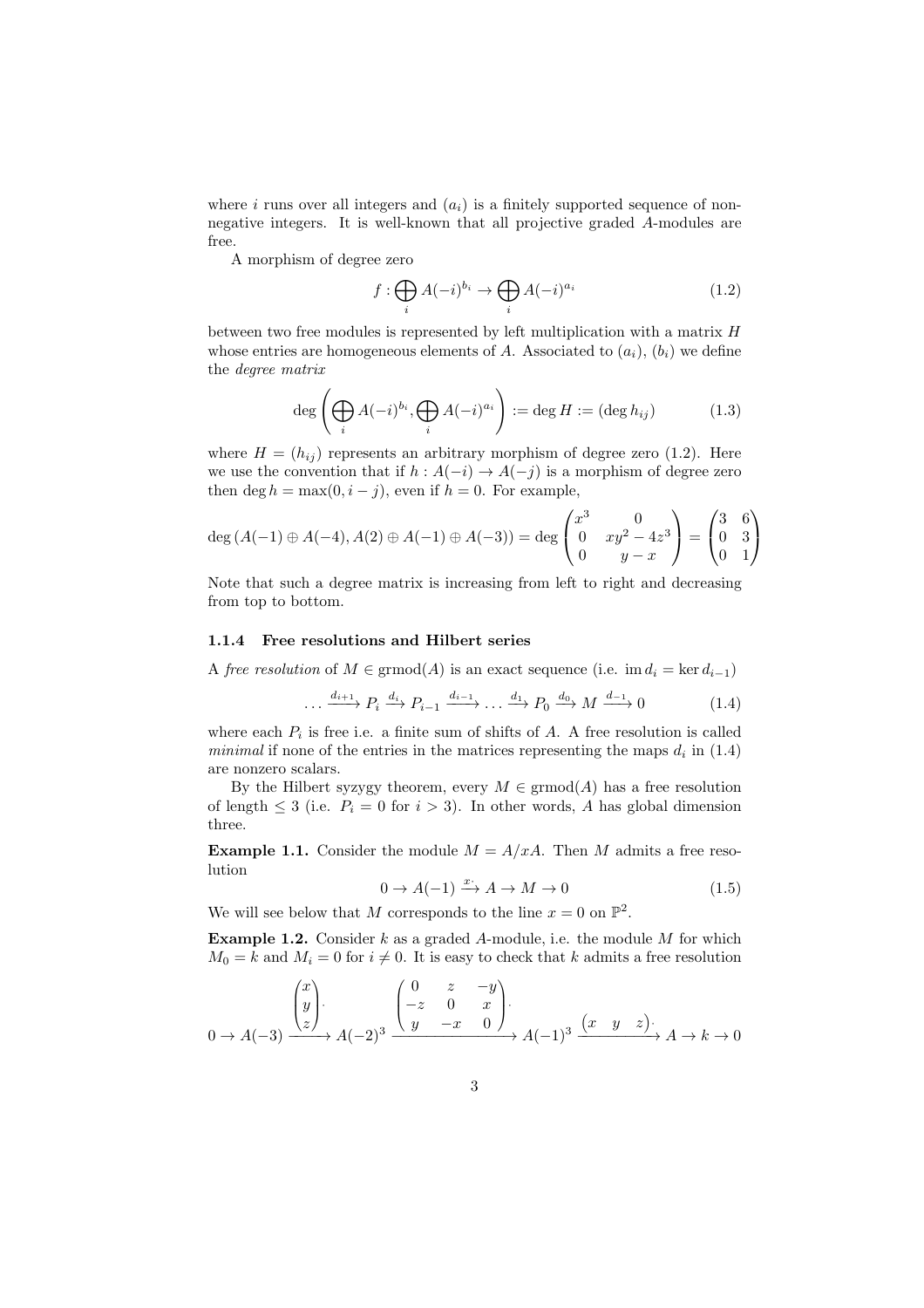Let  $M \in \mathrm{grmod}(A)$ . The *Hilbert series* of M is the formal power series

$$
h_M(t) = \sum_{i=-\infty}^{+\infty} \dim_k M_i t^i \in \mathbb{Z}((t))
$$
\n(1.6)

The Gelfand-Kirillov dimension GKdim M of  $0 \neq M \in \mathrm{grmod}(A)$  is the order of the pole of  $h_M(t)$  at  $t = 1$ . The leading coefficient of  $h_M(t)$  in powers of  $1-t$ is the *multiplicity* of M. For example,  $h_k(t) = 1$  thus GKdim  $k = 0$  and k has multiplicity one. It is also easy to see that

$$
\dim_k A_i = \frac{(i+1)(i+2)}{2} \tag{1.7}
$$

hence

$$
h_A(t) = \frac{1}{(1-t)^3} \tag{1.8}
$$

Thus GKdim  $A = 3$  and A has multiplicity one.

**Lemma 1.3.** Let  $0 \neq M \in \text{grmod}(A)$ . Then there exist integers  $r, d, e \in \mathbb{Z}$  and a Laurent polynomial  $f(t) \in \mathbb{Z}[t, t^{-1}]$  such that

$$
h_M(t) = \frac{r}{(1-t)^3} + \frac{d}{(1-t)^2} + \frac{e}{1-t} + f(t)
$$
\n(1.9)

Moreover  $r \geq 0$ , GKdim M is the first nonvanishing power of  $1/(1-t)$  in (1.9) and the coefficient of this power is the multiplicity of M.

*Proof.* Consider a minimal free resolution of  $M$ , i.e. an exact sequence

$$
0 \to P_r \to \dots \to P_0 \to M \to 0 \tag{1.10}
$$

where  $P_i = \bigoplus_{j=0}^{r_i} A(-l_{ij})$ . As taking Hilbert series is additive on exact sequences,  $(1.10)$  yields

$$
h_M(t) = \sum_{i=0}^r (-1)^i h_{P_i}(t)
$$
  
= 
$$
\sum_{i=0}^r (-1)^i h_{\bigoplus_{j=0}^{r_i} A(-l_{ij})}(t)
$$
  
= 
$$
\sum_{i=0}^r (-1)^i \sum_{j=0}^{r_i} t^{l_{ij}} h_A(t)
$$
 (1.11)

where the Laurent polynomial  $q_M(t) \in \mathbb{Z}[t, t^{-1}]$  is the so-called characteristic polynomial of M. Thus

$$
h_M(t) = \frac{q_M(t)}{(1-t)^3} \tag{1.12}
$$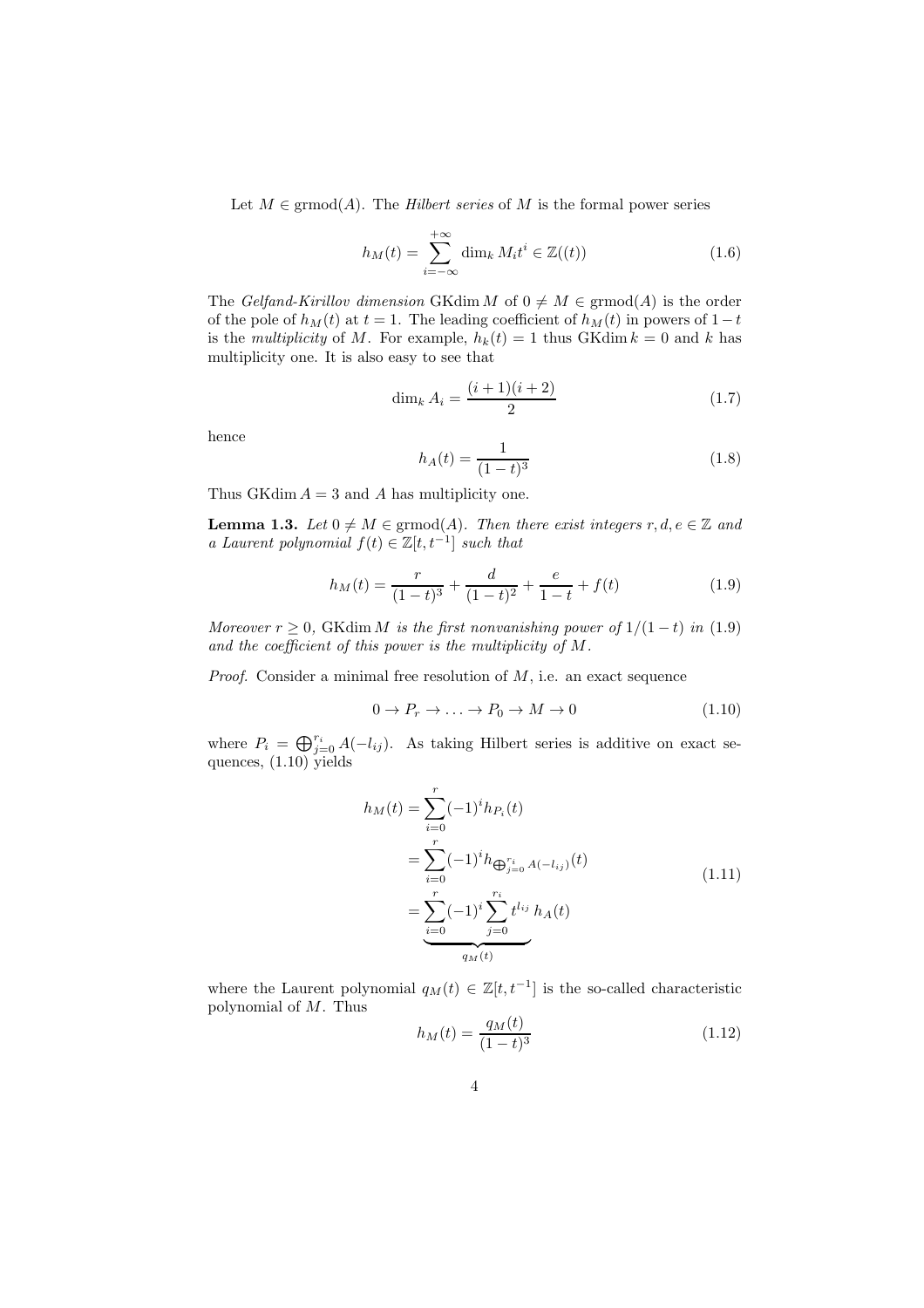Expanding  $q_M(t)$  in powers of  $1-t$  gives

$$
q_M(t) = r + d(1-t) + e(1-t)^2 + f(t)(1-t)^3
$$
\n(1.13)

for some integers r, d, e and Laurent polynomial  $f(t) \in \mathbb{Z}[t, t^{-1}]$ . Needless to say that

$$
r = q_M(1)
$$
,  $d = -\frac{q'_M(1)}{1!}$  and  $e = \frac{q''_M(1)}{2!}$  (1.14)

As dim<sub>k</sub>  $M_i \geq 0$  for all i, we have  $r \geq 0$ . The other statements are easy to see. This proves the lemma. П

We will need the following notion below: We say that  $M \in \mathrm{grmod}(A)$  is  $critical$  if any nontrivial submodule of  $M$  has the same GK-dimension and multiplicity.

### 1.1.5 Interplay between  $k[x, y, z]$  and  $\mathbb{P}^2$

Gauss' fundamental theorem of algebra gives the basic link between algebra and geometry: A polynomial in one variable over  $k$  (an algebra object) is determined up to a scalar factor by the set of its roots with multiplicities (a geometric object). Hilbert's Nullstellensatz extends this link to certain ideals of polynomials in many variables.

Let  $\mathbb{P}^2$  denote the projective plane over k. For a graded ideal  $I \subset A$ , its zero locus is

$$
Z(I) = \{ p \in \mathbb{P}^2 \mid f(p) = 0, \forall f \in I \} \subset \mathbb{P}^2 \tag{1.15}
$$

Such subsets of  $\mathbb{P}^2$  are called *algebraic sets*. Conversely, if  $S \subset \mathbb{P}^2$  is any subset, we call

 $I(S) =$  ideal generated by  $\{f \in A \text{ homogeneous } | f(p) = 0, \forall p \in S\}$  (1.16)

the ideal of S. This graded ideal has the property that it is radical: A graded ideal  $I \subset A$  is *radical* if  $I = \text{rad } I$  where

$$
\operatorname{rad} I = \{ a \in A \mid a^n \in I \text{ for some } n > 0 \}
$$
\n
$$
(1.17)
$$

Hilbert's Nullstellensatz implies a one-to-one correspondence

{algebraic sets in  $\mathbb{P}^2$ }  $\leftrightarrow$  {radical graded ideals in A, not  $A_{\geq 1} = (x, y, z)A$ }

given by  $S \mapsto I(S)$  and  $I \mapsto Z(I)$ .

For an algebraic set S in  $\mathbb{P}^2$ , the quotient module  $A/I(S)$  is called the homogeneous coordinate ring of S. One defines

the dimension of *S* as dim 
$$
S := \text{GKdim } A/I(S) - 1
$$
,  
the degree of *S* as deg  $S := \text{multiplicity of } A/I(S)$  (1.18)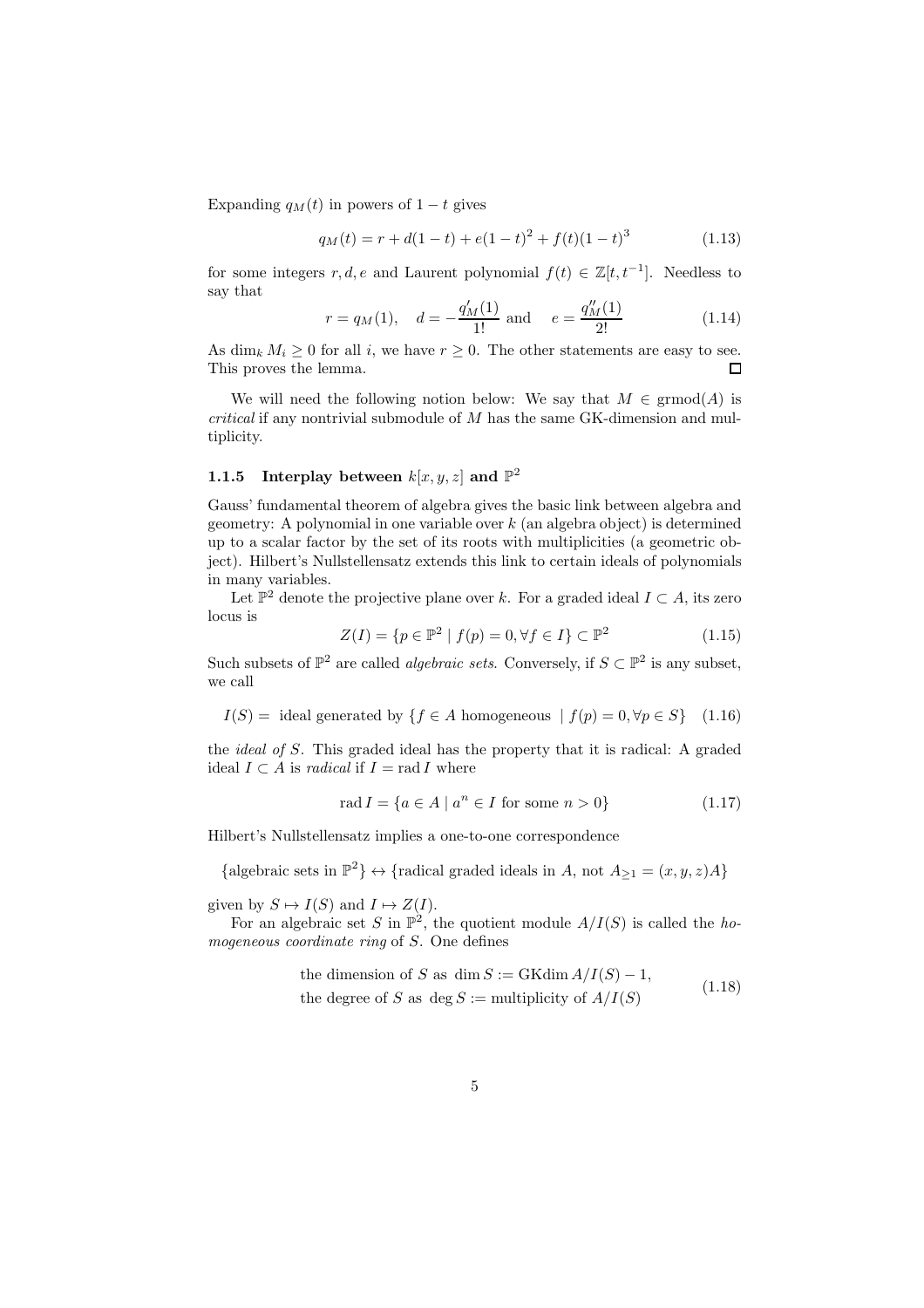## 1.2 Curves on  $\mathbb{P}^2$  and curve modules over  $k[x, y, z]$

A curve on  $\mathbb{P}^2$  is defined to be an algebraic set S of dimension one.

**Proposition 1.4.** Let S be a curve on  $\mathbb{P}^2$ . Then

- 1. the graded ideal  $I(S)$  is principal, say  $I(S) = f \cdot A$  for some  $f \in A_d$ ,
- 2. the homogeneous coordinate ring  $M = A/I(S)$  has a minimal free resolution of length one, given by

$$
0 \to A(-d) \xrightarrow{f^*} A \to A/I(S) \to 0 \tag{1.19}
$$

3.  $h_M(t) = \frac{d}{(1-t)^2} - \frac{(d-1)+(d-2)t+\cdots+t^{d-2}}{1-t}$  $\frac{-2)t+\cdots+t}{1-t},$ 

- 4. M has Gelfand-Kirillov dimension two and multiplicity d,
- 5. S is irreducible if and only if f is irreducible, if and only if M is critical.
- As a consequence, S is a curve of degree d.

Proof. Concerning part 1 and 5, we will only sketch the proof.

1. For example, if we would have  $I(S) = (x, y)A$  then we may use the exact sequence

 $0 \rightarrow (A/xA)(-1) \xrightarrow{y} A/xA \rightarrow A/(x,y)A \rightarrow 0$  (1.20)

to conclude dim  $S = \text{GKdim}\,A/I(S) - 1 = 0$ . But then S would not be a curve. In general, one may use like-wise arguments, together with the fact that  $A = k[x, y, z]$  is an unique factorization domain.

- 2. Clear.
- 3. Taking Hilbert series of (1.19) we obtain

$$
h_M(t) = h_A(t) - h_{A(-d)}(t)
$$
  
=  $h_A(t) - t^d h_A(t)$   
=  $\frac{1 - t^d}{(1 - t)^3}$   
=  $\frac{1 + t + t^2 + \dots + t^{d-1}}{(1 - t)^2}$   
=  $\frac{d - (1 - t) ((d - 1) + (d - 2)t + \dots + t^{d-2})}{(1 - t)^2}$   
=  $\frac{d}{(1 - t)^2} - \frac{(d - 1) + (d - 2)t + \dots + t^{d-2}}{1 - t}$  (1.21)

4. This follows from part 3 and Lemma 1.3.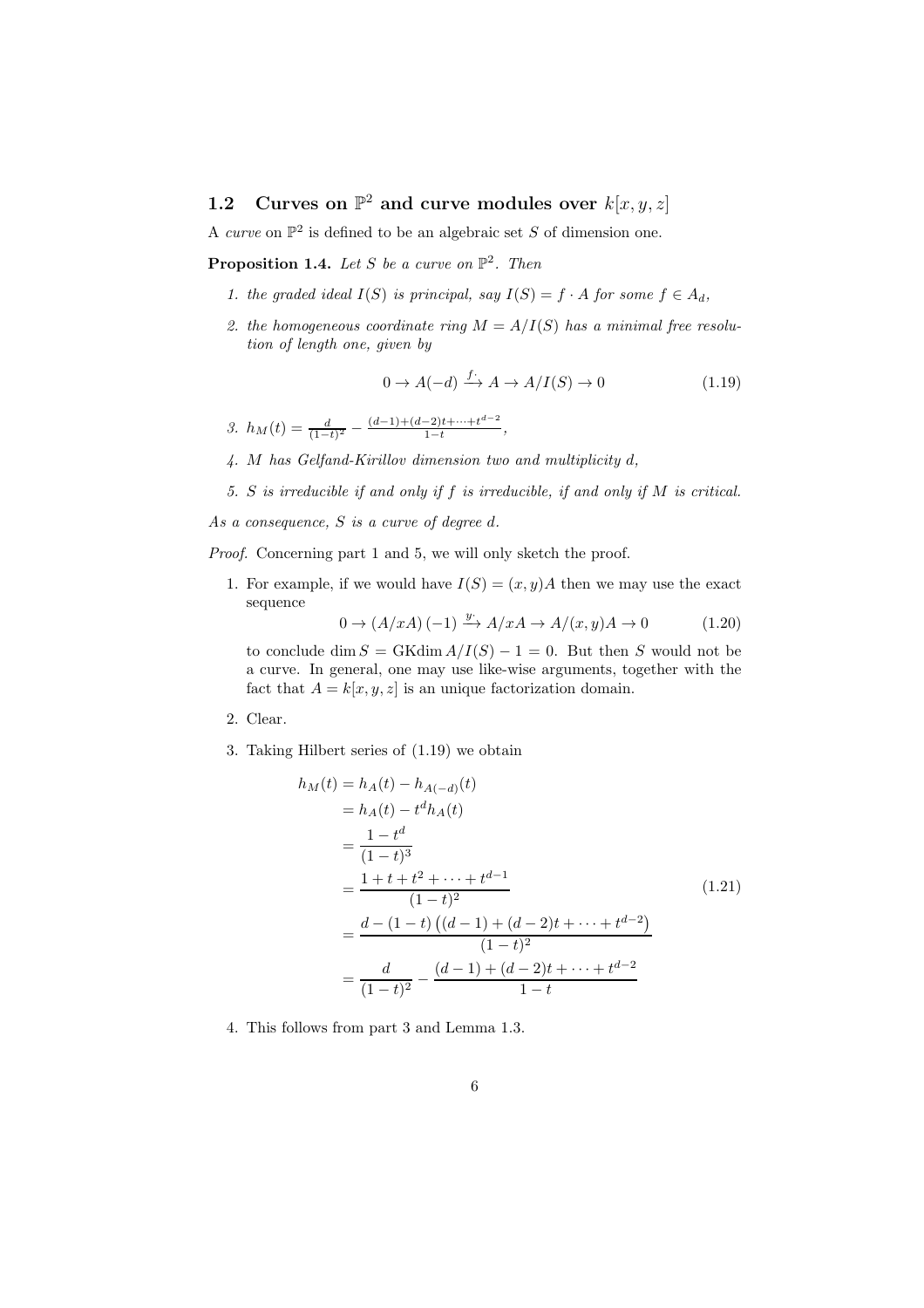5. It is clear that  $S$  is irreducible if and only if  $f$  is irreducible.

If M is critical, then f is irreducible. Indeed, if by contradiction  $f = gh$ for some  $g = \in A_{d'}, h \in A_{d-d'}$  we would have a commutative diagram

$$
0 \longrightarrow A(-d) \longrightarrow A(d'-d) \longrightarrow M' \longrightarrow 0 \qquad (1.22)
$$
  
\n1. 
$$
\downarrow \qquad \qquad \downarrow h.
$$
  
\n
$$
0 \longrightarrow A(-d) \longrightarrow f \qquad \qquad A \longrightarrow M \longrightarrow 0
$$

where  $M'$  has GK-dimension two and multiplicity  $d' < d$ . But then M is not critical, contradiction.

Conversely, assume f is irreducible and that  $M' \subset M$  for some  $M' \in$  $\operatorname{grmod}(A)$  of GK-dimension two and multiplicity  $d' < d$ . One may show that there is a filtration of graded A-modules

$$
M_r \subset M_{r-1} \subset \cdots \subset M_0 = M'
$$
\n(1.23)

such that

- $M_i$  has a minimal free resolution of length one,
- $M_i$  has Gelfand-Kirillov dimension two and multiplicity  $d'$ ,
- $M_i/M_{i+1}$  is critical of Gelfand-Kirillov dimension one and multiplicity one (so-called point modules),  $M_r(l) = A/gA$  for some  $g \in A_{d'}$ and  $l \in \mathbb{Z}$ .

Then  $M_r \subset M$ , and it is then easy to see that g divides f, a contradiction.  $\Box$ 

Inspired by the previous proposition,  $M \in \mathrm{grmod}(A)$  is said to be a *curve* module over A if

1. M has a minimal free resolution of length one, i.e. there is an exact sequence

$$
0 \to \bigoplus_i A(-i)^{b_i} \xrightarrow{H^*} \bigoplus_i A(-i)^{a_i} \to M \to 0
$$

The finitely supported sequences of non-negative integers  $(a_i), (b_i)$  are called the graded Betti numbers of M.

2. M has Gelfand-Kirillov dimension two and multiplicity d.

For any curve S on  $\mathbb{P}^2$ , its homogeneous coordinate ring  $M = A/I(S)$  is a curve module. As the next example illustrates, the converse is true up to modules of GK-dimension one.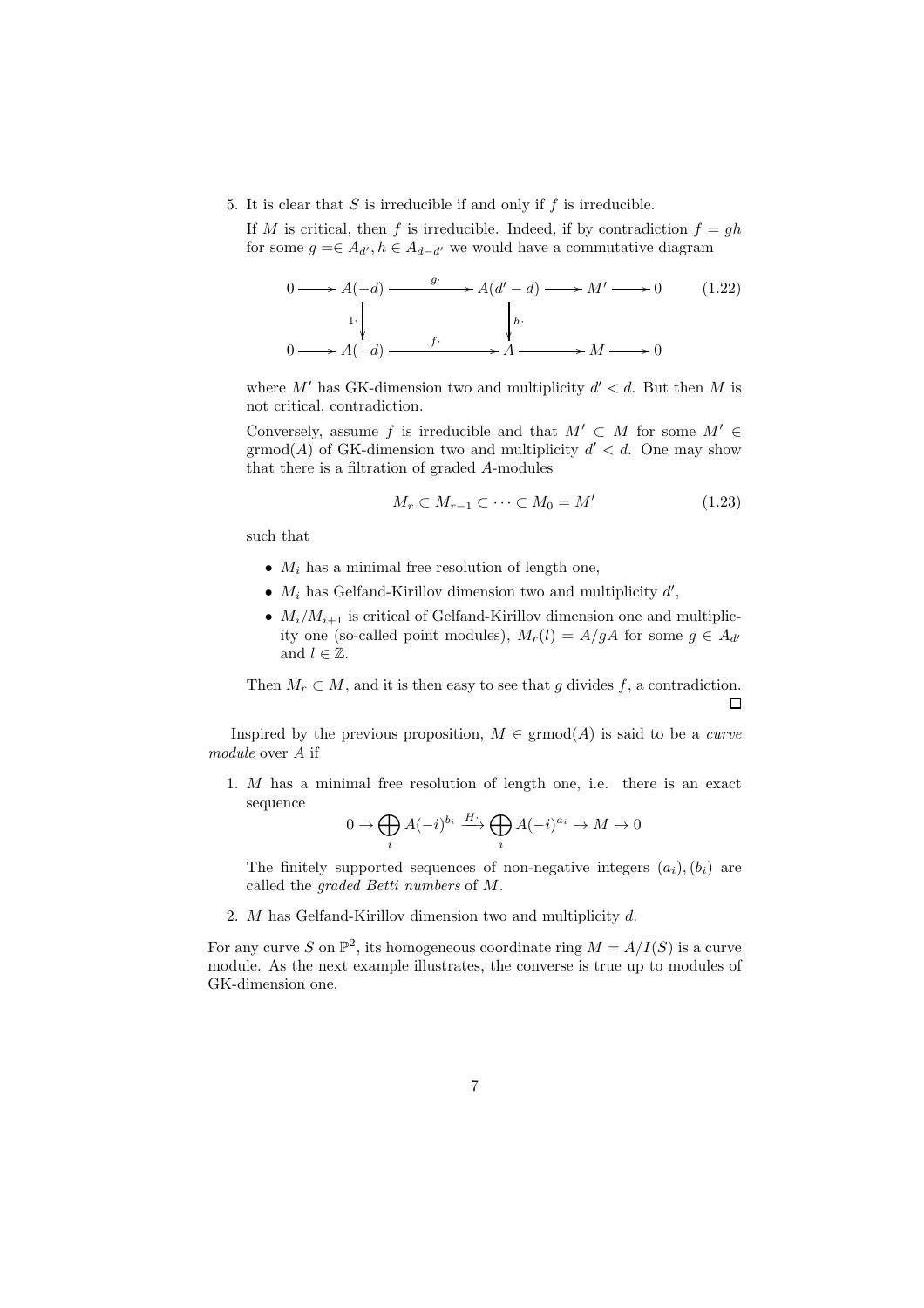Example 1.5. Consider the graded A-module M with free resolution (the injectivity of the matrix multiplication is easy to see)

$$
0 \to A(-1)^2 \xrightarrow{\begin{pmatrix} x & z \\ z & y \end{pmatrix}} A^2 \to M \to 0
$$
 (1.24)

Note that  $\deg(A(-1)^2, A^2) = \begin{pmatrix} 1 & 1 \\ 1 & 1 \end{pmatrix}$ . One computes

$$
h_M(t) = h_{A^2}(t) - h_{A(-1)^2}(t) = 2h_A(t) - 2th_A(t) = \frac{2}{(1-t)^2}
$$

thus  $M$  is a curve module of multiplicity 2. Further, the following diagram is commutative

$$
0 \longrightarrow A(-2) \xrightarrow{xy-z^2} A \longrightarrow M' \longrightarrow 0 \qquad (1.25)
$$
  
\n
$$
0 \longrightarrow A(-1)^2 \xrightarrow{\begin{pmatrix} x & z \\ z & y \end{pmatrix}} A^2 \longrightarrow M \longrightarrow 0 \qquad (1.25)
$$
  
\n
$$
0 \longrightarrow A(-1)^2 \xrightarrow{\begin{pmatrix} 1 & 0 \\ 0 & 1 \end{pmatrix}} A(-1)^2 \longrightarrow A^2 \longrightarrow M \longrightarrow 0
$$
  
\n
$$
0 \longrightarrow A(-2) \xrightarrow{\begin{pmatrix} -z \\ -z \end{pmatrix}} A(-1)^2 \xrightarrow{\begin{pmatrix} x & z \end{pmatrix}} A \longrightarrow A \longrightarrow P \longrightarrow 0
$$

from which we deduce the exact sequence

$$
0 \to M' \to M \to P \to 0 \tag{1.26}
$$

where  $P = A/I(S)$  is the homogeneous coordinate ring of the algebraic set  $S = \{(0, 1, 0)\}\)$  consisting of one point. We have GKdim  $P = 1$ . From (1.26) one deduces that M is critical if and only if M' is critical. As  $xy - z^2$  is irreducible, we conclude by Proposition 1.4 that  $M$  is critical.

In general, we have

**Proposition 1.6.** Let  $M$  be a curve module over  $A$  with multiplicity  $d$ , say with minimal free resolution

$$
0 \to \bigoplus_{i} A(-i)^{b_i} \xrightarrow{H^*} \bigoplus_{i} A(-i)^{a_i} \to M \to 0 \tag{1.27}
$$

Then

- 1.  $\sum_i a_i = \sum_i b_i$  and  $d = \sum_i i(b_i a_i)$ ,
- 2. there is a Laurent polynomial  $s(t) \in \mathbb{Z}[t, t^{-1}]$  for which

$$
h_M(t) = \frac{d}{(1-t)^2} - \frac{s(t)}{1-t} = h_A(t)(d(1-t) - s(t)(1-t)^2)
$$
(1.28)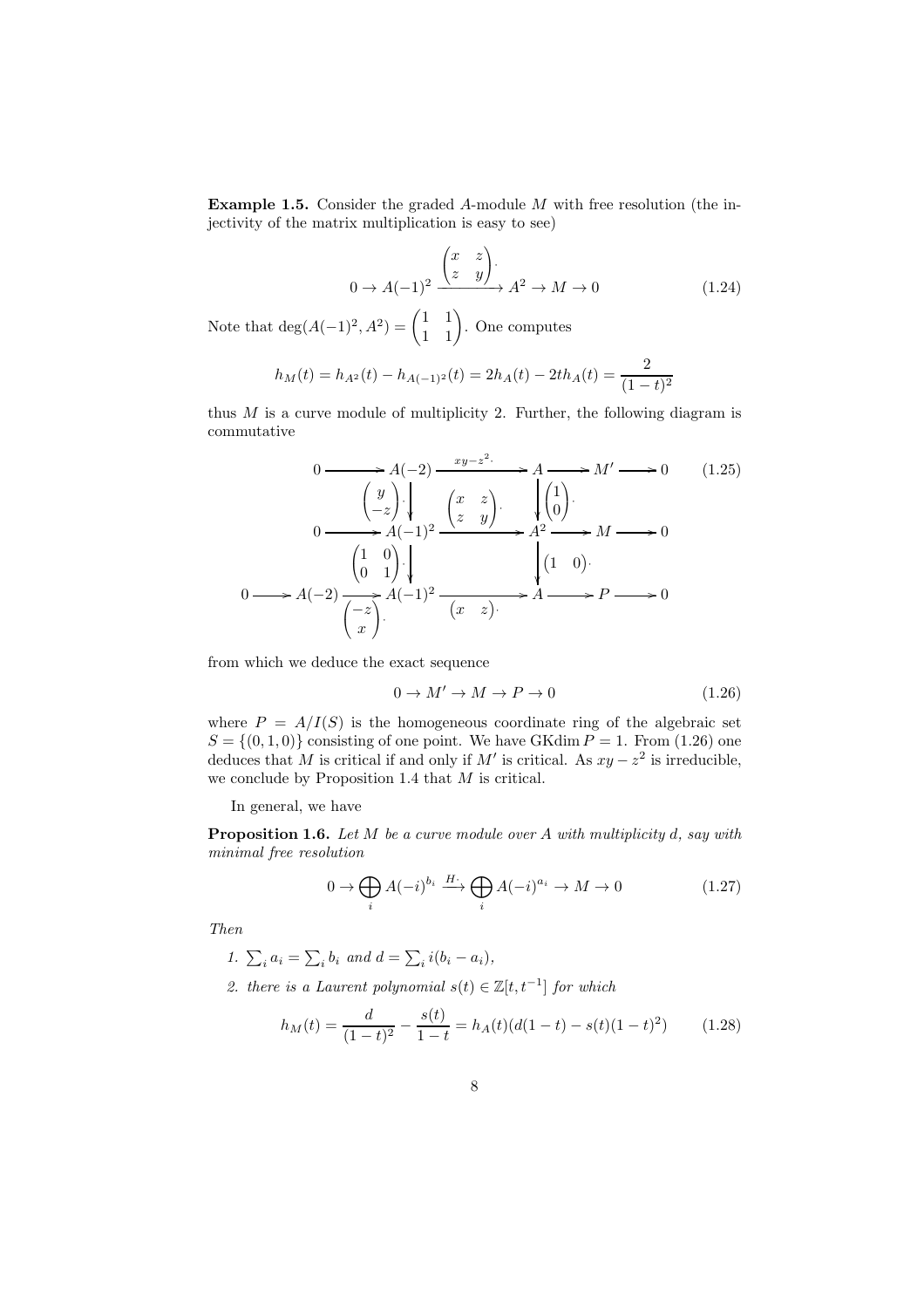#### 3. M is critical if and only if det H is irreducible.

Proof. We only prove the first two statements. The third part is a generalization of Example 1.5.

As  $M$  has GK-dimension two and multiplicity  $d$ , we have

$$
h_M(t) = \frac{d}{(1-t)^2} + \frac{e}{1-t} + f(t) = \frac{d}{(1-t)^2} - \frac{-e - f(t)(1-t)}{1-t}
$$
(1.29)

proving part 2. On the other hand, taking Hilbert series of (1.27) we have

$$
h_M(t) = q_M(t)h_A(t) = \frac{\sum_i (a_i - b_i)t^i}{(1 - t)^3}
$$
\n(1.30)

 $\Box$ 

and it follows from the proof of Lemma 1.3 that

$$
0 = r = q_M(1) = \sum_i (a_i - b_i), \quad d = -q'_M(1) = \sum_i i(b_i - a_i)
$$
 (1.31)

proving part 1.

One may ask for all integer sequences  $(a_i)$ ,  $(b_i)$  which appear as the graded Betti numbers of a curve module. The answer is folklore, and is given by

**Theorem 1.7.** Let  $(a_i)$ ,  $(b_i)$  be finitely supported sequences of integers. Then there is a (resp. critical) curve module M over A with minimal free resolution of the form

$$
0 \to \bigoplus_{i} A(-i)^{b_i} \to \bigoplus_{i} A(-i)^{a_i} \to M \to 0 \tag{1.32}
$$

if and only if

$$
\deg\left(\bigoplus_i A(-i)^{b_i},\bigoplus_i A(-i)^{a_i}\right)=\left(\begin{matrix}*&*&*&\dots&*\\&*&*&\dots&*\\&&*&*&\dots&*\\&&&*&\dots&*\\&&&\ddots&\vdots\\&&&*&*\end{matrix}\right)\; \; \underset{*}{resp.}\;\; \left(\begin{matrix}*&*&*&*&\dots&*\\&*&*&*&\dots&*\\&*&*&*\dots&*\\&&&*&*\end{matrix}\right)
$$

where the indicated entries  $*$  are nonzero integers.

Let us say few words about the proof of Theorem 1.7.

• The condition on degree matrix is necessary for curve modules: For example, assume by contradiction that  $M$  is a curve module for which

$$
0 \to A(-1)^2 \oplus A(-2) \xrightarrow{\begin{pmatrix} l_1 & l_2 & q \\ 0 & 0 & l_3 \\ 0 & 0 & l_4 \end{pmatrix}} A \oplus A(-1)^2 \to M \to 0 \quad (1.33)
$$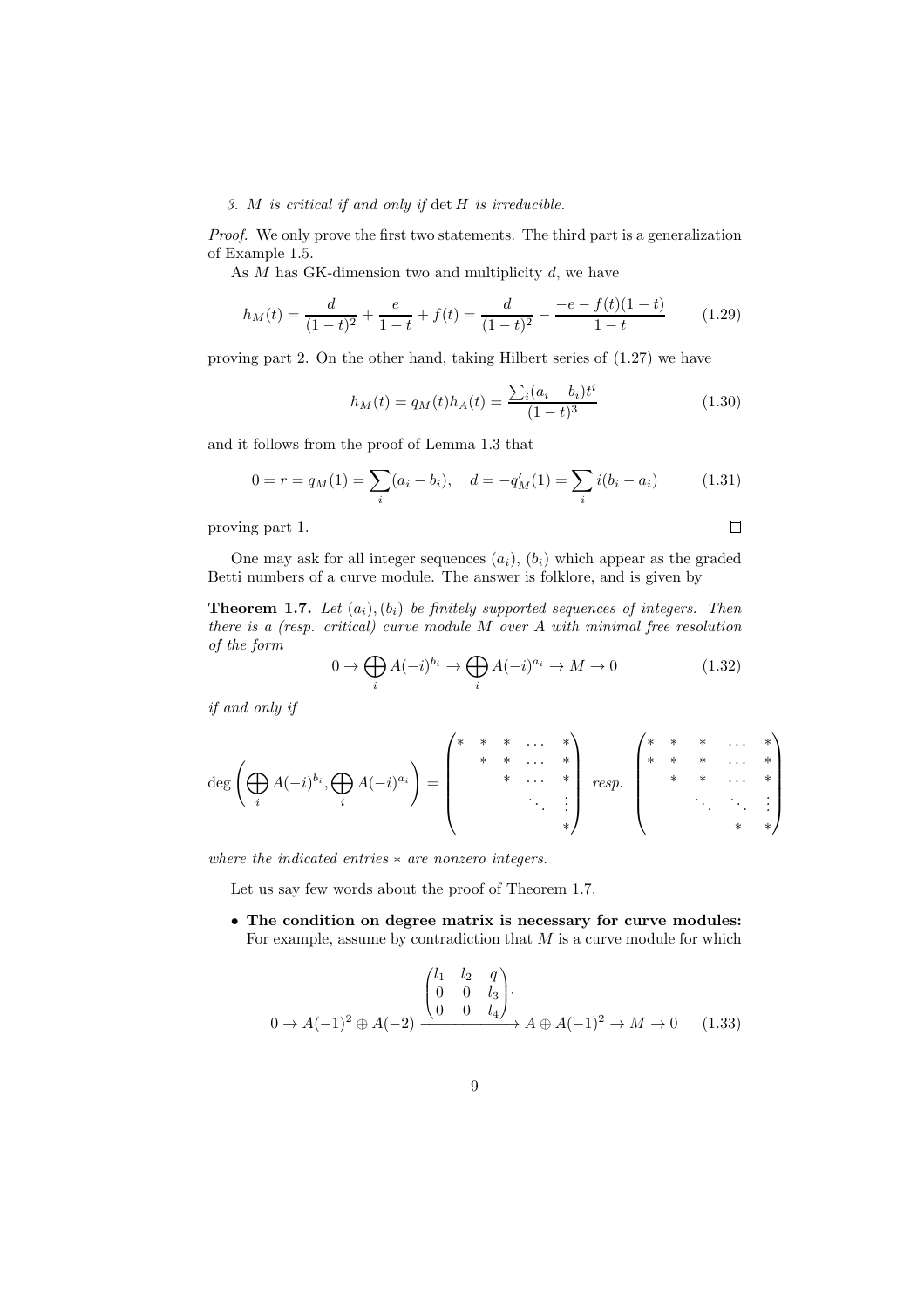where the degree matrix is  $\sqrt{ }$  $\mathcal{L}$ 1 1 2 0 0 1 0 0 1  $\setminus$ . The restriction of the matrix map in (1.33) to  $A(-1)^2$  is given by

$$
A(-1)^2 \xrightarrow{\left(l_1 \quad l_2\right)} A \tag{1.34}
$$

which must be injective since otherwise the matrix map in  $(1.33)$  would not be injective. Taking Hilbert series, we obtain a contradiction.

• The condition on degree matrix is necessary for critical curve modules:

For example, assume by contradiction that  $M$  is a critical curve module for which

$$
0 \to A(-1) \oplus A(-2)^2 \xrightarrow{\begin{pmatrix} l_1 & q_1 & q_2 \\ 0 & l_2 & l_3 \\ 0 & l_4 & l_5 \end{pmatrix}} A \oplus A(-1)^2 \to M \to 0 \quad (1.35)
$$

where the degree matrix is  $\sqrt{ }$  $\mathcal{L}$ 1 2 2 0 1 1 0 1 1  $\setminus$ . By the commutative diagram

$$
0 \longrightarrow A(-1) \longrightarrow A(-1) \longrightarrow A \longrightarrow A \longrightarrow A \longrightarrow B
$$
\n
$$
0 \longrightarrow A(-1) \oplus A(-2)^{2} \longrightarrow A \oplus A(-1)^{2} \longrightarrow A \oplus A(-1)^{2} \longrightarrow M \longrightarrow 0
$$
\n
$$
\begin{pmatrix} 1 & q_{1} & q_{2} \\ 0 & l_{2} & l_{3} \\ 0 & l_{4} & l_{5} \end{pmatrix}.
$$

we find a nonzero map  $A/l_1A \rightarrow M$ . Now M contains a submodule of the same GK-dimension two, but lower multiplicity, contradicting the assumption that M is critical.

• The condition on degree matrix is sufficient for curve modules: For example, for the degree matrix  $\begin{pmatrix} 2 & 3 \\ 0 & 1 \end{pmatrix}$  we choose nonzero homogeneous forms  $l \in A_1$ ,  $q \in A_2$  to find an injective map

$$
0 \to A(-2) \oplus A(-3) \xrightarrow{\begin{pmatrix} q & 0 \\ 0 & l \end{pmatrix}} A \oplus A(-2) \tag{1.36}
$$

Then the cokernel  $M = A/qA \oplus A/lA$  is a required curve module.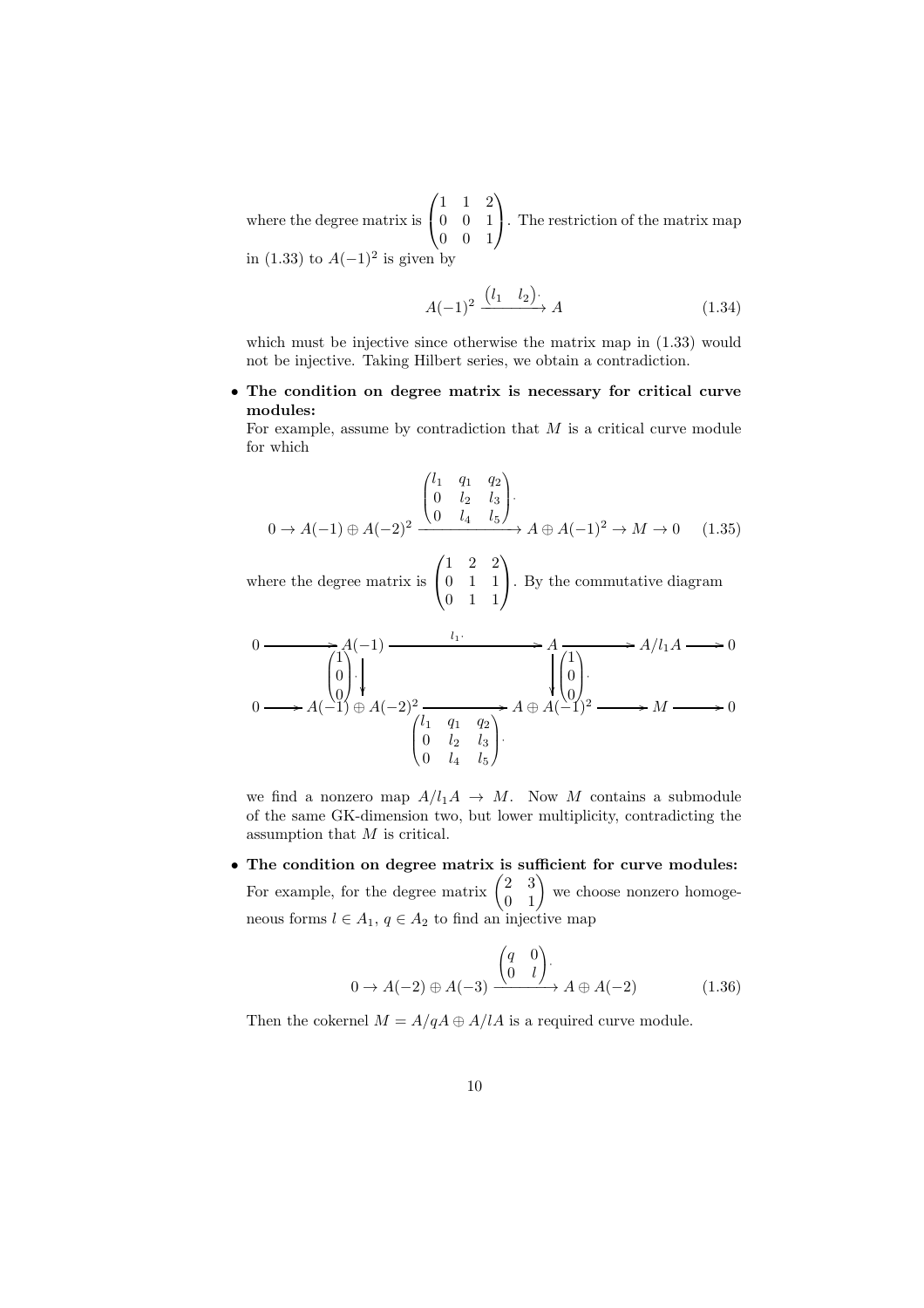• The condition on degree matrix is sufficient for critical curve modules:

This is the hard part. The standard proof uses hyperplane sections of standard determinantal schemes in higher dimensional projective spaces. We do not wish to go into this.

As a consequence of Theorem 1.7 we may describe the appearing Hilbert series of (critical) curve modules over A.

**Theorem 1.8.** Let  $d \geq 0$  be an integer. There is a bijective correspondence between

- 1. Hilbert series  $h(t)$  of (resp. critical) curve A-modules M of multiplicity d, for which  $M_0 \neq 0$ ,  $M_{\leq 0} = 0$ , and
- 2. polynomials  $s(t) \in \mathbb{Z}[t]$  for which

$$
d > s_0 \ge s_1 \ge \dots \ge 0 \text{ resp. } d > s_0 > s_1 > \dots \ge 0 \tag{1.37}
$$

The correspondence is given by

$$
h(t) = \frac{d}{(1-t)^2} - \frac{s(t)}{1-t}
$$
\n(1.38)

Idea of the proof. Translate the conditions of the degree matrix in Theorem 1.7 in terms of the sequences  $(a_i)$ ,  $(b_i)$ . Then one simply uses the relation (1.29).  $\Box$ 

As a consequence, for any integer  $d \geq 0$  there are only finitely many possibilities for the Hilbert series of a critical curve module of multiplity d (up to shift of grading).

# 2 The noncommutative case: curves on quan- ${\rm tum}\,\,\mathbb{P}^2$ 's and  $\mathbb{P}^1\times\mathbb{P}^1$ 's

Our main objective is to state the analog of Theorems 1.7 and 1.8 for certain noncommutative deformations of  $k[x, y, z]$ .

### 2.1 Elliptic algebras

By an elliptic algebra A we will mean a generic three-dimensional Artin-Schelter algebra generated in degree one. Explicitely, A is a (noncommutative) graded k-algebra of one of the following forms

 $\bullet$  A is quadratic:

$$
A = k \langle x, y, z \rangle / (f_1, f_2, f_3)
$$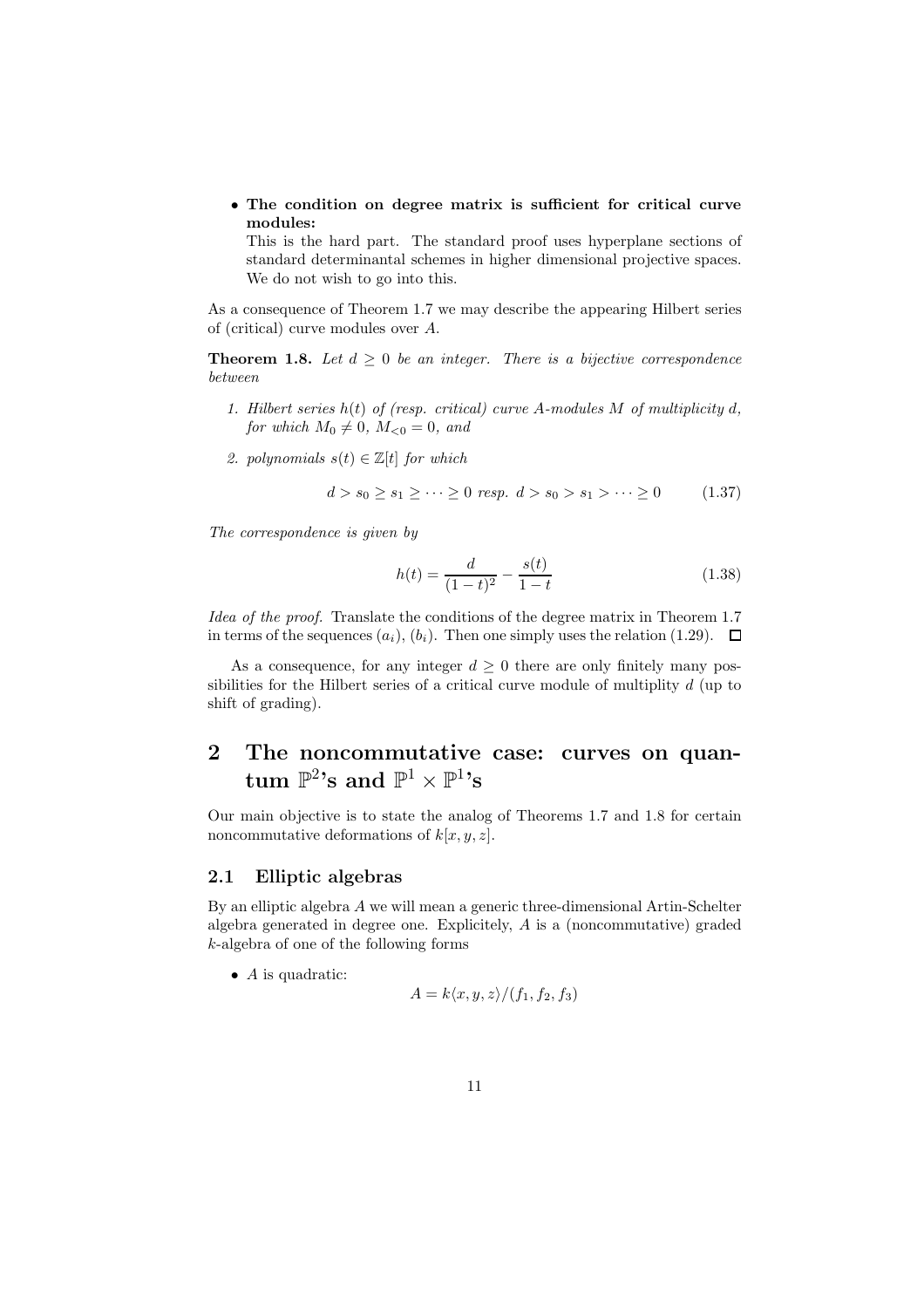where  $f_1, f_2, f_3$  are the homogeneous quadratic relations

$$
\begin{cases}\nf_1 = ayz + bzy + cx^2 \\
f_2 = azx + bxz + cy^2 \\
f_3 = axy + byx + cz^2\n\end{cases}
$$
\n(2.1)

where  $(a, b, c) \in \mathbb{P}^2$  for which  $abc \neq 0$  and  $(3abc)^3 \neq (a^3 + b^3 + c^3)^3$ .

 $\bullet$  *A* is cubic:

 $k\langle x, y\rangle/(g_1, g_2)$ 

where  $g_1, g_2$  are the homogeneous cubic relations

$$
\begin{cases}\n g_1 = ay^2x + byxy + axy^2 + cx^3 \\
 g_2 = ax^2y + bxyx + ayx^2 + cy^3\n\end{cases}
$$
\n(2.2)

where  $(a, b, c) \in \mathbb{P}^2$  for which  $abc \neq 0, b^2 \neq c^2$  and  $(2bc)^2 \neq (4a^2-b^2-c^2)^2$ .

For the rest of Section 2, A will be such an elliptic algebra, either quadratic or cubic.

As in §1.1.1 we have  $A = k \oplus A_1 \oplus A_2 \oplus \ldots$ . We will use the same terminology as in §1.1.1-1.1.4, where the term graded A-module is now replaced by graded right A-module.

Elliptic algebras have all expected nice homological properties, similar to  $k[x, y, z]$ . For example they are both left and right noetherian domains with global dimension three and Gelfand-Kirillov dimension three. The Hilbert series of A is

$$
h_A(t) = \begin{cases} \frac{1}{(1-t)^3} & \text{if } A \text{ is quadratic} \\ \frac{1}{(1-t)^2(1-t^2)} & \text{if } A \text{ is cubic} \end{cases}
$$
 (2.3)

Observe that for cubic A, the multiplicity of Ais 1/2!

One has good arguments to consider the category  $\mathrm{grmod}(A)/\mathrm{tors}(A)$  (where tors A is the full subcategory of all finite dimensional graded right A-modules) as the coherent sheaves on "a noncommutative surface"  $X$ , where we denote

$$
X = \begin{cases} \mathbb{P}_{q}^{2}, \text{ a noncommutative projective plane} \\ (\mathbb{P}^{1} \times \mathbb{P}^{1})_{q}, \text{ a noncommutative projective quadric} \end{cases} \text{ if } A \text{ is cubic}
$$

Note that one does not give a meaning to  $X$ , but only defines  $\cosh X := \mathrm{grmod}(A)/\mathrm{tors}\,A.$ 

The following analog of Lemma 1.3 is proved in the same way.

**Lemma 2.1.** Let A be an elliptic algebra and  $M \in \mathrm{grmod}(A)$ . Then there exist integers r, d, e  $\in \mathbb{Z}$  resp. r, a, b, c and a Laurent polynomial  $f(t) \in \mathbb{Z}[t, t^{-1}]$  such that

$$
h_M(t) = \begin{cases} \frac{r}{(1-t)^3} + \frac{d}{(1-t)^2} + \frac{e}{1-t} + f(t) & \text{if } A \text{ is quadratic} \\ \frac{r}{(1-t)^2(1-t^2)} + \frac{a}{(1-t)(1-t^2)} + \frac{b}{(1-t)^2} + \frac{c}{1-t} + f(t) & \text{if } A \text{ is cubic} \end{cases}
$$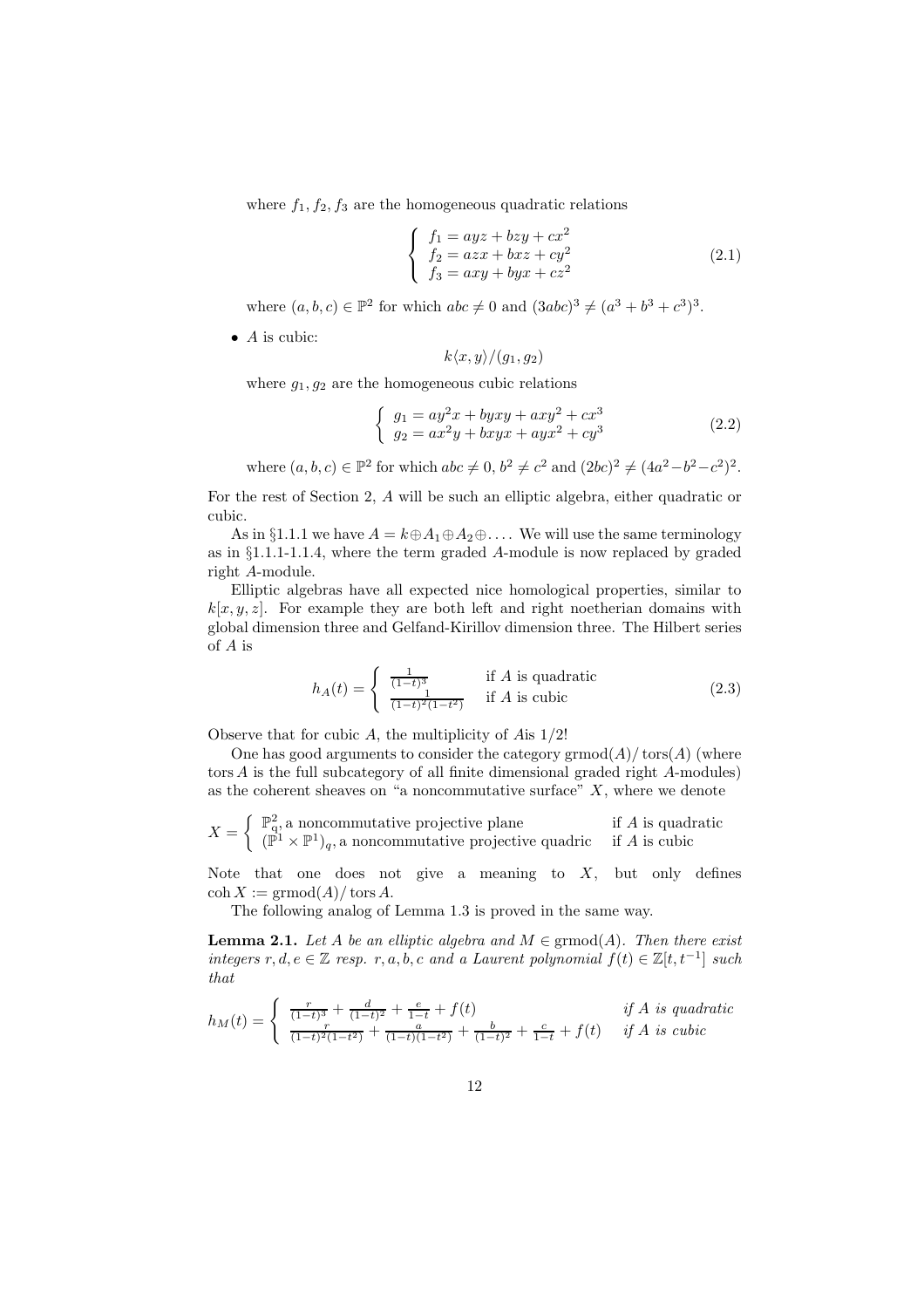### 2.2 Curve modules over elliptic algebras

As in the commutative case, a finitely generated graded right A-module M is said to be a curve module over A if

1. M has a minimal free resolution of length one, i.e. there is an exact sequence

$$
0 \to \bigoplus_{i} A(-i)^{b_i} \xrightarrow{H^*} \bigoplus_{i} A(-i)^{a_i} \to M \to 0 \tag{2.4}
$$

The finitely supported sequences of non-negative integers  $(a_i)$ ,  $(b_i)$  are called the graded Betti numbers of M.

2. M has Gelfand-Kirillov dimension two and multiplicity d.

Note that  $\det H$  is undefined now since  $A$  is noncommutative. However, we still have the first part of Proposition 1.6

Proposition 2.2. Let A be an elliptic algebra and let M be a curve module over A with multiplicity d, say with minimal free resolution

$$
0 \to \bigoplus_{i} A(-i)^{b_i} \xrightarrow{H^*} \bigoplus_{i} A(-i)^{a_i} \to M \to 0
$$
 (2.5)

Then

- 1.  $h_M(t) = h_A(t)(d(1-t) s(t)(1-t)^2)$  for some Laurent polynomial  $s(t) \in$  $\mathbb{Z}[t, t^{-1}]$  and some integer  $d > 0$ .
- 2.  $\sum_i a_i = \sum_i b_i$  and  $d = \sum_i i(b_i a_i)$ , 3. the multiplicity of M is  $\begin{cases} d & \text{if } A \text{ is quadratic} \\ d/2 & \text{if } A \text{ is cubic} \end{cases}$  $d/2$  if A is cubic

Our main result is the following analogue of Theorem 1.7.

**Theorem 2.3.** Let A be an elliptic algebra. Let  $(a_i)$ ,  $(b_i)$  be finitely supported sequences of integers. Then there is a (resp. critical) curve module M over A with minimal free resolution of the form

$$
0 \to \bigoplus_{i} A(-i)^{b_i} \to \bigoplus_{i} A(-i)^{a_i} \to M \to 0
$$
 (2.6)

if and only if

$$
\deg\left(\bigoplus_{i} A(-i)^{b_{i}}, \bigoplus_{i} A(-i)^{a_{i}}\right) = \left(\begin{matrix} * & * & * & \dots & * \\ & * & * & \dots & * \\ & & * & \dots & * \\ & & & \ddots & \vdots \\ & & & & * \end{matrix}\right) \; resp. \; \left(\begin{matrix} * & * & * & \dots & * \\ * & * & * & \dots & * \\ & & * & * & \dots & * \\ & & & & & \vdots \\ & & & & & \ddots & \vdots \\ & & & & & * \end{matrix}\right)
$$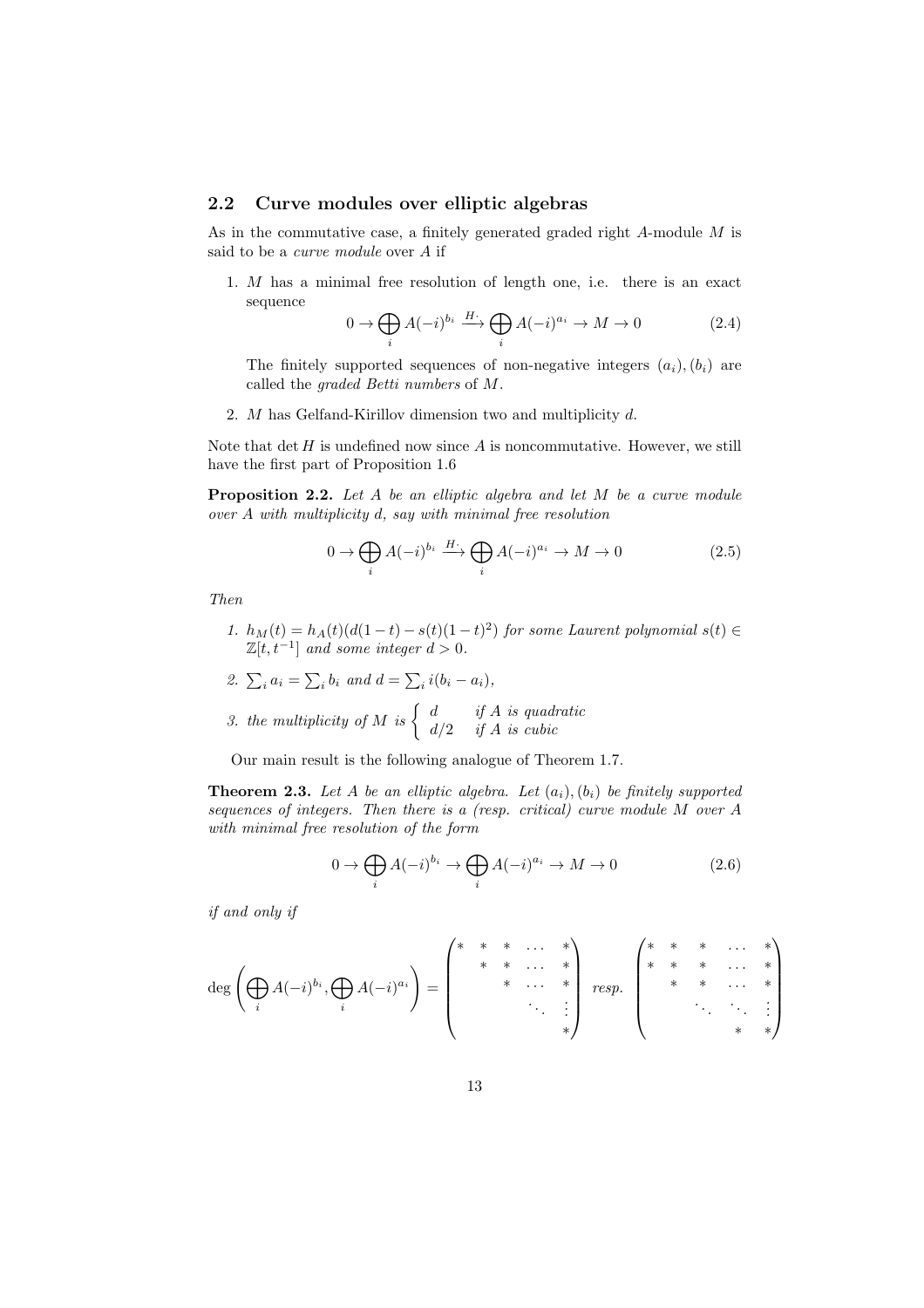where the indicated entries  $*$  are nonzero integers, with the following exception: In case A is cubic, there are no critical curve module M over A with minimal free resolution of the form

$$
0 \to A(-1)^n \to A^n \to M \to 0, \quad n \ge 2 \tag{2.7}
$$

The proof of Theorem 1.7 extends mutatis mutandis to the proof of Theorem 2.3, except for the proof that the condition on degree matrix is sufficient for critical curve modules. Our proof of this is typically noncommutative, i.e. it does not even generalize to the commutative. We refer to our above mentioned paper for this.

The exception (2.7) is striking. We will illustrate this by byshowing that (2.7) does not occur for  $n = 2$ . The arguments trivially extend for any  $n \ge 2$ .

Assume  $A$  is cubic and  $M$  is a graded right  $A$ -module admitting a minimal resolution of the form

$$
0 \to A(-1)^2 \xrightarrow{\begin{pmatrix} l_1 & l_2 \\ l_3 & l_4 \end{pmatrix}} A^2 \to M \to 0
$$
 (2.8)

where the entries  $l_i \in A_1$  are linear forms. As  $\dim_k A_1 = 2$ , we may write  $l_i = \alpha_i x + \beta_i y$  for some  $\alpha_i, \beta_i \in k$ . Since

$$
h_M(t) = h_A(t)(2 - 2t) = \frac{2}{(1 - t)^2(1 + t)} = 2 + 2t + 4t^2 + 4t^3 + 6t^4 + \dots (2.9)
$$

we have GKdim  $M = 2$  and M has multiplicity 1. We will show that M is not critical. Let  $(x_0, y_0) \in \mathbb{P}^1$  be a solution of the quadratic equation

$$
\det \begin{pmatrix} \alpha_1 x_0 + \beta_1 y_0 & \alpha_2 x_0 + \beta_2 y_0 \\ \alpha_3 x_0 + \beta_3 y_0 & \alpha_4 x_0 + \beta_4 y_0 \end{pmatrix} = 0
$$
\n(2.10)

Thus there is a nonzero  $(\lambda, \mu) \in k^2$  for which

$$
\begin{pmatrix}\n\alpha_1 x_0 + \beta_1 y_0 & \alpha_2 x_0 + \beta_2 y_0 \\
\alpha_3 x_0 + \beta_3 y_0 & \alpha_4 x_0 + \beta_4 y_0\n\end{pmatrix}\n\begin{pmatrix}\n\lambda \\
\mu\n\end{pmatrix} = 0
$$
\n(2.11)

Consider the linear form  $l = y_0x - x_0y \in A_1$ . Up to scalar multiplication, l is the unique linear form  $\alpha x + \beta y$  for which  $\alpha x_0 + \beta y_0 = 0$ . This means that

$$
\begin{pmatrix} l_1 & l_2 \\ l_3 & l_4 \end{pmatrix} \begin{pmatrix} \lambda \\ \mu \end{pmatrix} = \begin{pmatrix} \gamma \\ \delta \end{pmatrix} l \tag{2.12}
$$

for some  $\gamma, \delta \in k$ . Note that  $(\gamma, \delta) \neq (0, 0)$  since  $(2.8)$  is exact. This leads to a commutative diagram

$$
0 \longrightarrow A(-1) \longrightarrow A \longrightarrow A/lA \longrightarrow 0 \tag{2.13}
$$
  
\n
$$
\begin{pmatrix} \lambda \\ \mu \end{pmatrix} \downarrow \qquad \qquad \begin{cases} \gamma \\ \lambda \end{pmatrix} \longrightarrow A/(lA \longrightarrow 0 \tag{2.13}
$$
  
\n
$$
0 \longrightarrow A(-1)^2 \frac{1}{\begin{pmatrix} l_1 & l_2 \\ l_3 & l_4 \end{pmatrix}} \longrightarrow A^2 \longrightarrow M \longrightarrow 0
$$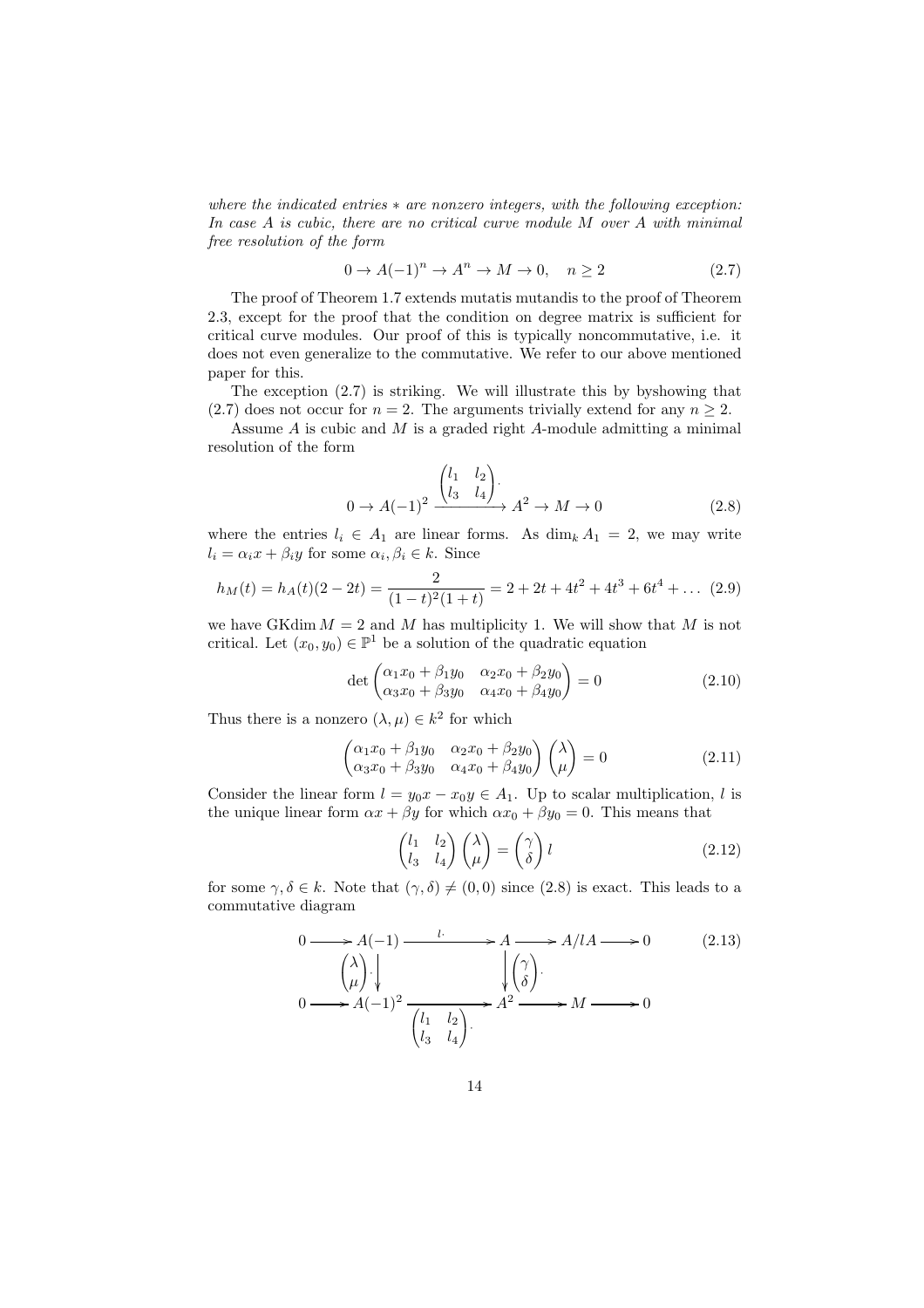Hence there is a nonzero map  $A/IA \to M$ . As  $A/IA$  has multiplicity 1/2 and  $M$  has multiplicity 1, this shows that  $M$  is not critical, a contradiction.

As a consequence of Theorem 1.7 we may describe the appearing Hilbert series of (critical) curve modules over A. The proof is similar to Theorem 1.8.

**Theorem 2.4.** Let  $d \geq 0$  be an integer. There is a bijective correspondence between

1. Hilbert series  $h(t)$  of (resp. critical) curve A-modules M of multiplicity

 $\int d$  if A is quadratic  $d/2$  if A is cubic

for which  $M_0 \neq 0$ ,  $M_{\leq 0} = 0$ , and

2. polynomials  $s(t) \in \mathbb{Z}[t]$  for which

$$
d > s_0 \ge s_1 \ge \dots \ge 0
$$
  
resp.  $d > s_0 > s_1 > \dots \ge 0$  and if A is cubic and  $d > 1$  then  $s(t) \ne 0$ 

The correspondence is given by  $h(t) = h_A(t)(d(1-t) - s(t)(1-t)^2)$ , explicitely

$$
h(t) = \begin{cases} \frac{d}{(1-t)^2} - \frac{s(t)}{1-t} & \text{if } A \text{ is quadratic} \\ \frac{d}{(1-t)(1-t^2)} - \frac{s(t)}{1-t^2} & \text{if } A \text{ is cubic} \end{cases}
$$
(2.14)

#### 2.3 Hilbert series up to  $d = 4$

For the cases  $d \leq 4$  we list the possible Hilbert series for the critical M in Theorem 2.4(1), the corresponding  $s(t)$  and the possible minimal resolutions of M. It is convenient to put

$$
r_A = \begin{cases} 3 & \text{if } A \text{ is quadratic} \\ 2 & \text{if } A \text{ is cubic} \end{cases}
$$
 (2.15)

| $d = 1$ $h_M(t) = \begin{cases} 1 + 2t + 3t^2 + 4t^3 + 5t^4 + 6t^5 + \dots & \text{if } r_A = 3 \\ 1 + t + 2t^2 + 2t^3 + 3t^4 + 3t^5 + \dots & \text{if } r_A = 2 \end{cases}$<br>$s_M(t) = 0$                                                          |
|---------------------------------------------------------------------------------------------------------------------------------------------------------------------------------------------------------------------------------------------------------|
| $0 \to A(-1) \to A \to M \to 0$                                                                                                                                                                                                                         |
| $d = 2$ $h_M(t) = \begin{cases} 2 + 4t + 6t^2 + 8t^3 + 10t^4 + 12t^5 + \dots & \text{if } r_A = 3 \\ 6 + 10t^4 + 12t^5 + \dots & \text{if } r_A = 2 \\ s_M(t) = 0 & \end{cases}$<br>$0 \rightarrow A(-1)^2 \rightarrow A^2 \rightarrow M \rightarrow 0$ |
| $h_M(t) = \begin{cases} 1 + 3t + 5t^2 + 7t^3 + 9t^4 + 11t^5 + \dots \\ 1 + 2t + 3t^2 + 4t^3 + 5t^4 + 6t^5 + \dots \end{cases}$<br>$s_M(t) = 1$<br>if $r_A = 3$<br>if $r_A = 2$<br>$0 \rightarrow A(-2) \rightarrow A \rightarrow M \rightarrow 0$       |